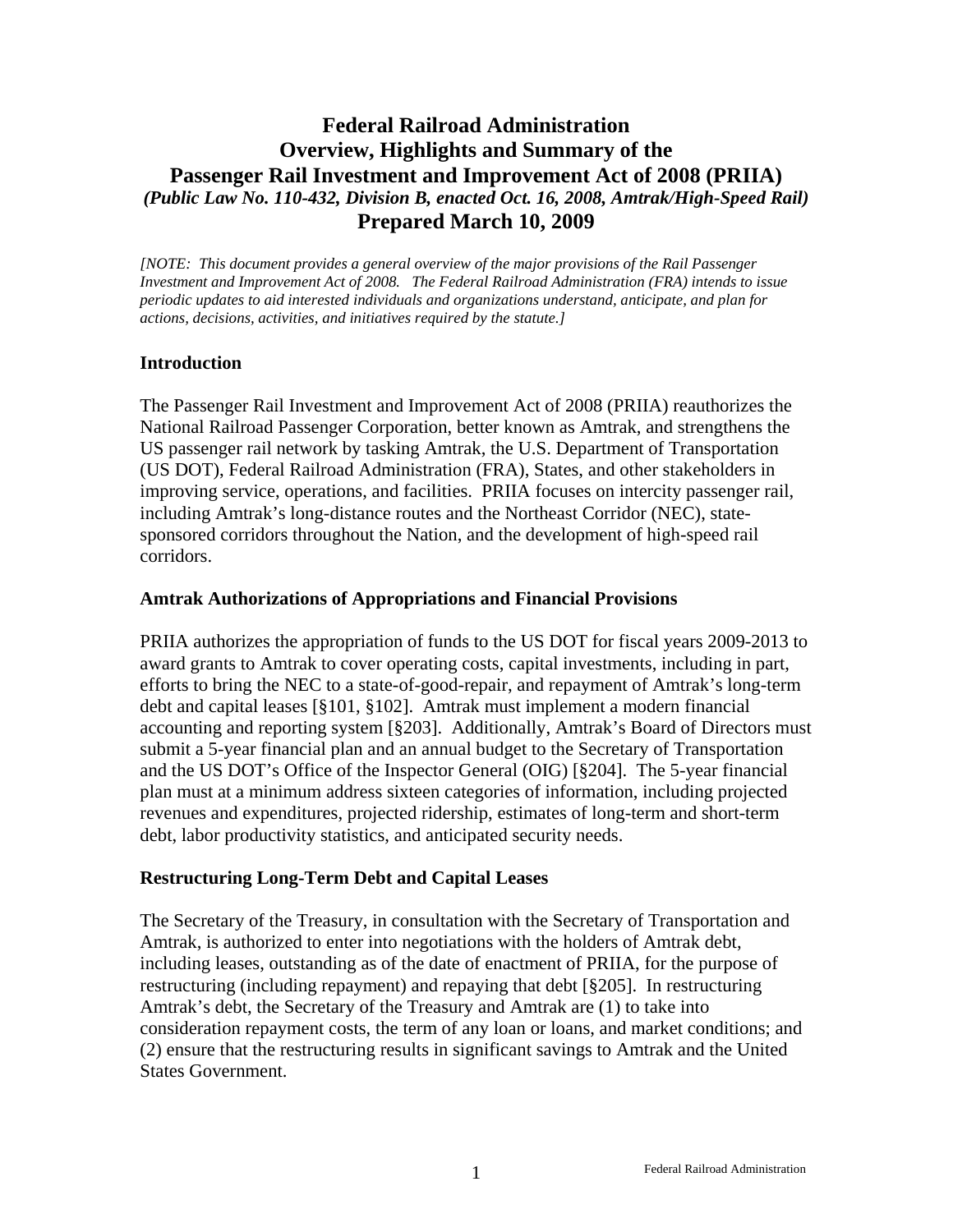### **Rail Passenger Service Quality**

FRA and Amtrak, in consultation with the Surface Transportation Board (STB), Amtrak's host railroads, States, Amtrak's labor organizations, and rail passenger associations are to develop metrics and minimum standards for measuring the performance and service quality of intercity passenger train service [§207]. FRA is to publish quarterly reports on a variety of performance and service quality factors including cost coverage, train delays, and on-board services. STB may investigate on its own initiative or upon receipt of a complaint from Amtrak, an intercity rail passenger operator, a host freight railroad over which Amtrak operates, or an entity for which Amtrak operates intercity passenger rail service of poor on time performance or other service quality deficiencies of intercity passenger rail based on the new standards to determine whether and to what extent delays or failure to achieve minimum standards are due to causes that could reasonably be addressed by the host freight railroad, Amtrak or other intercity passenger rail operators [§213]. If the STB determines that delays or failures to achieve minimum standards are attributable to a rail carrier's failure to provide preference to Amtrak over freight transportation, it could award damages to be paid by the host freight railroad to Amtrak or the service sponsor. The awarded damages would be used by Amtrak or the service sponsor for capital or operating expenditures on the route to help achieve the minimum standards. The STB will set up its process for receiving and addressing complaints. Following issuance of the metrics and standards, Amtrak is to develop and implement a plan to improve on-board service in accordance with the metrics and standards [§222].

# **Intercity Passenger Rail Route Structure**

PRIIA emphasizes that Amtrak's long-distance routes are a vital part of the US intercity passenger rail network, and are a necessary part of the nation's intermodal transportation system and economy [§228]. Amtrak is required to evaluate and rank each of its longdistance trains according to its overall performance as belonging to the best performing third of such routes, the second best performing third of such routes or the worst performing third of such routes [§210]. Amtrak must then develop and post on its website performance improvement plans for its long-distance passenger routes and implement those plans for the worst performing routes in 2010, the second best performing routes in 2011, and the best performing routes in 2012. FRA must monitor Amtrak's development and implementation of Amtrak's performance improvement plans and can withhold appropriated funds for operation of a route or routes if it concludes that Amtrak is not making reasonable progress.

FRA is also charged with employing an independent entity to develop and recommend objective evaluation methodologies for Amtrak to use in determining what intercity passenger routes and services it will provide, including the establishment of new routes, the elimination of existing routes, and the reduction or expansion of services or frequencies over such routes [§208].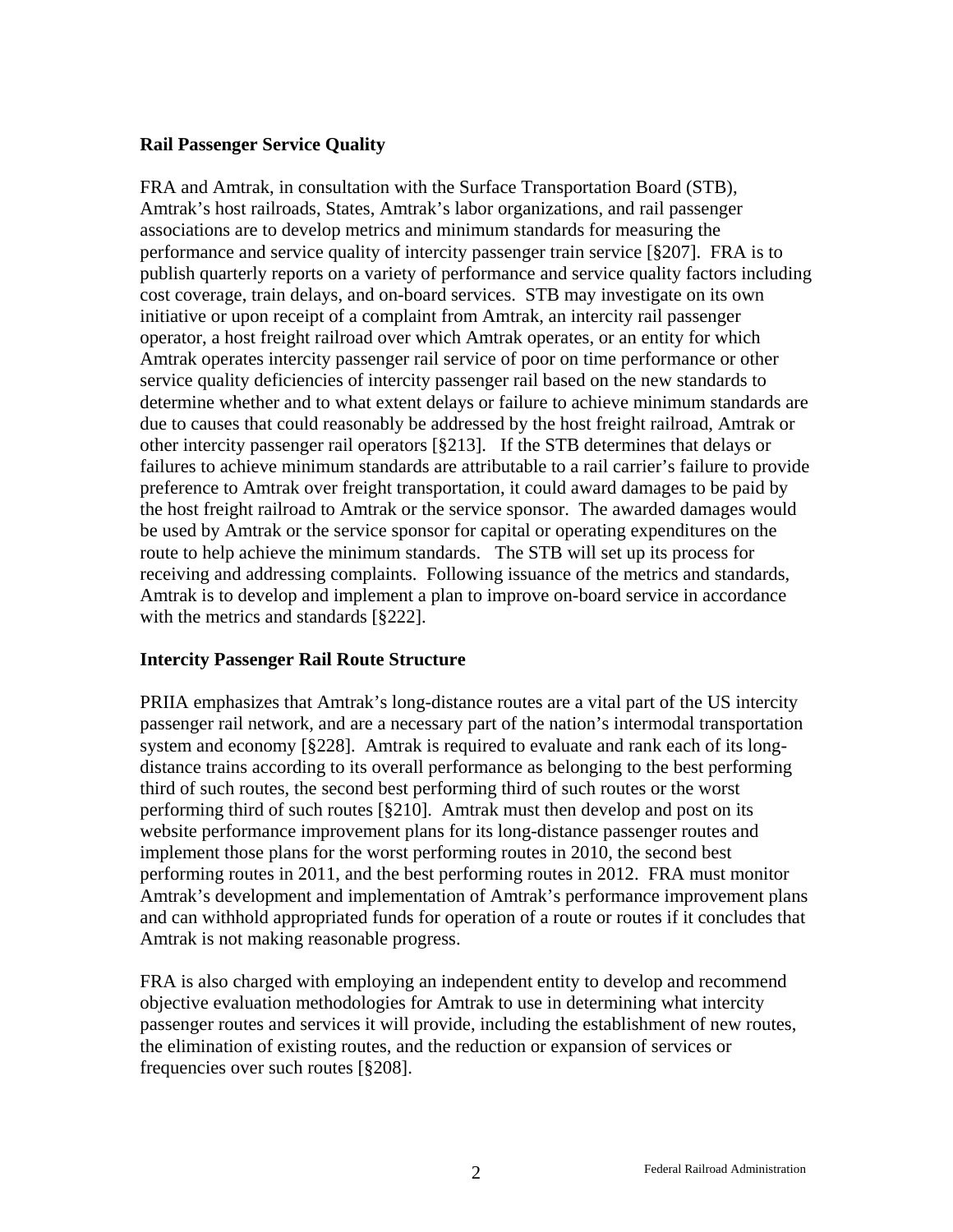### **Northeast Corridor Facility and Service Improvement**

Amtrak, in consultation with the Secretary of Transportation and the States that make up the Northeast Corridor, must prepare a capital spending plan for infrastructure projects needed to return the railroad right-of-way (including track, signals, and auxiliary structures), facilities, stations, and equipment of the NEC main line to a state-of-goodrepair [§211]. Amtrak must submit the plan for the Secretary's approval. The Secretary must review Amtrak's capital expenditures to ensure they are consistent with the approved capital spending plan and that Amtrak is providing adequate project management oversight and fiscal controls.

US DOT is directed to establish an NEC Infrastructure and Operations Advisory Commission to promote mutual cooperation and planning for the NEC [§212]. The Commission members are to include representatives from Amtrak, US DOT, the States of the NEC, and non-voting representatives of the freight railroads who operate over the NEC. The Commission is to address commuter access fees and other aspects of the NEC improvement process.

To address specific safety and security improvements on the NEC main line, US DOT is to establish an NEC Safety Committee comprised of representatives of US DOT, Amtrak, freight carriers, commuter rail agencies, rail passengers, and rail labor organizations which will report to the Commission and Congress [§212].

# **Enhanced State Involvement**

PRIIA tasks States with establishing or designating a State rail transportation authority that will develop Statewide rail plans to set policy involving freight and passenger rail transportation within their boundaries, establish priorities and implementation strategies to enhance rail service in the public interest, and serve as the basis for Federal and State rail investments within the State [§303]. State rail plans are to address a broad spectrum of issues, including an inventory of the existing rail transportation system, rail services and facilities within the State. They must also include an explanation of the State's passenger rail service objectives, an analysis of rail's transportation, economic, and environmental impacts in the State, and a long-range investment program for current and future freight and passenger infrastructure in the State. The plans are to be coordinated with other State transportation planning programs and clarify long-term service and investment needs and requirements. US DOT is to establish minimum standards for the preparation and periodic revision of State rail plans.

#### **State-Supported Routes**

The Amtrak Board of Directors, in consultation with US DOT, the governors of each relevant State, and the Mayor of the District of Columbia, or entities representing those officials, is required to develop and implement a single, nationwide standardized methodology for establishing and allocating the operating and capital costs of providing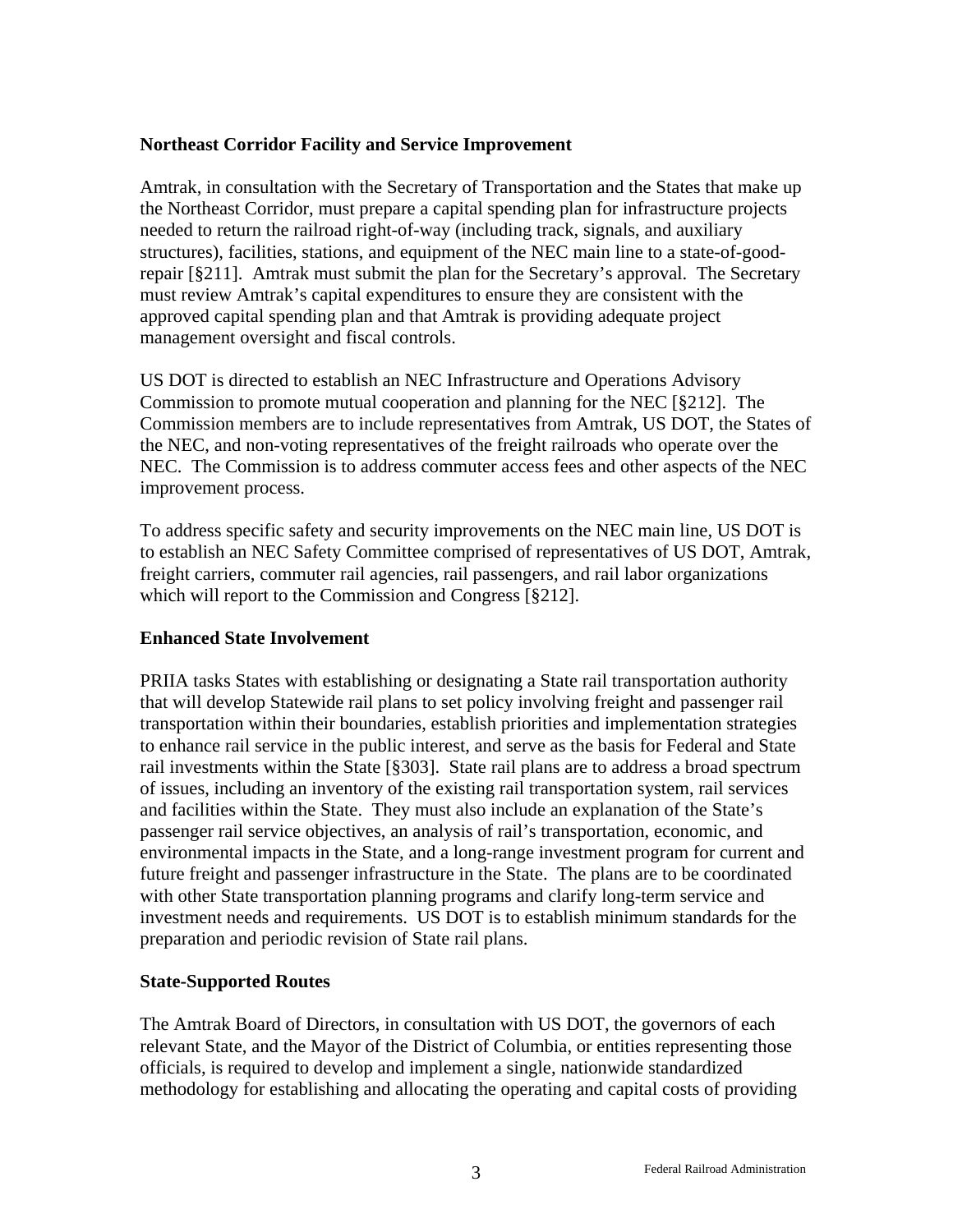intercity rail passenger service among the States and Amtrak for the trains operated on designated high-speed rail corridors (outside the Northeast Corridor), short-distance corridors, or routes of not more than 750 miles, and services operated at the request of a State, a regional or local authority or another person [§209].

The methodology should ensure equal treatment within five years in the provision of comparable services of all States and groups of States (including the District of Columbia) and allocate to each route the costs incurred only for the benefit of that route and a proportionate share, based upon factors that reasonably reflect relative use, of costs incurred for the common benefit of more than one route. If a State desires to select or selects an entity other than Amtrak to provide certain rail passenger services, the State may enter into an agreement with Amtrak to use facilities and equipment of, or have services be provided by, Amtrak under terms agreed to by the State and Amtrak [§217]. The STB is authorized to resolve any dispute that might arise between a State and Amtrak over such terms.

# **Federal Investments**

PRIIA authorizes three new Federal intercity rail capital assistance programs:

- **[Intercity Passenger Rail Service Corridor Capital Assistance Program](http://www.fra.dot.gov/us/content/1990)**: In concert with the State Rail Plan requirement, PRIIA creates the framework for a new intercity passenger rail service corridor capital assistance program [§301]. Funds are authorized to be appropriated to US DOT to provide grants for capital investments benefiting intercity rail passenger service. Eligible applicants include States (including the District of Columbia), groups of States, Interstate Compacts, and public agencies with responsibility for providing intercity passenger rail service established by one or more States. US DOT is authorized to use appropriated funds to make grants to assist in financing the capital costs of facilities, infrastructure, and equipment necessary to provide or improve intercity passenger rail transportation. PRIIA describes project selection criteria and required grant conditions. This program is modeled on the capital assistance to states, intercity rail passenger rail service program the FRA implemented in fiscal year 2008 and is implementing in fiscal year 2009.
- **High-Speed Rail Corridor Development**: PRIIA also authorizes the appropriation of funds to US DOT to establish and implement a high-speed rail corridor development program [§501]. Eligible applicants include a State (including the District of Columbia), a group of States, an Interstate Compact, a public agency established by one or more States with responsibility for high-speed rail service or Amtrak. Eligible corridors include the [ten high-speed rail corridors](http://www.fra.dot.gov/us/content/203) previously designated by the Secretary of Transportation. Grants could be used for capital projects which are broadly defined to include typical activities in support of acquiring, constructing, or improving rail structures and equipment.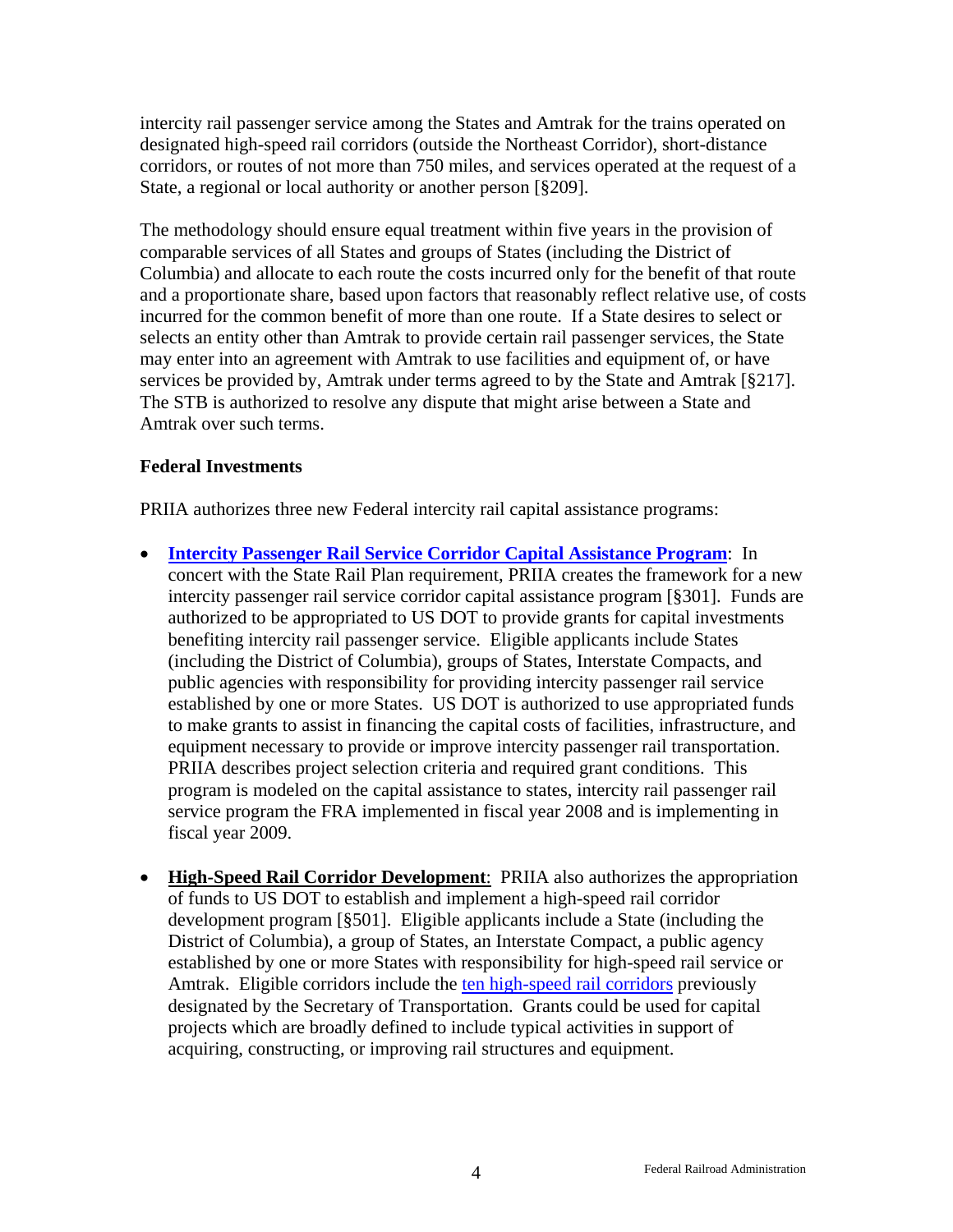- o High-speed rail is defined to mean intercity rail passenger service that is reasonably expected to achieve operating speeds of at least 110 miles per hour. US DOT is authorized to specify grant application requirements and PRIIA identifies a number of grant selection evaluation criteria, including that the project be part of a State rail plan, that the applicant have the ability to carry out the project, and that the project result in significant improvements to intercity rail passenger service.
- **Congestion Relief**: PRIIA authorizes the appropriation of funds to US DOT to make grants to States or to Amtrak in cooperation with States for financing the capital costs of facilities, infrastructure, and equipment for high priority rail corridor projects necessary to reduce congestion or facilitate ridership growth in intercity rail passenger transportation [§302]. Eligible projects would be those identified by Amtrak to reduce congestion or facilitate ridership growth in heavily traveled rail corridors, those identified by the STB to improve on time performance and reliability, and those designated by US DOT as meeting the purpose of the program and being sufficiently advanced so as to be ready for implementation. US DOT is authorized to establish appropriate grant eligibility, qualification and administration conditions.

#### **Enhanced Private Sector Involvement**

PRIIA addresses opportunities for private sector interests to operate and improve intercity passenger rail services.

- **Additional High-Speed Rail Projects**: Prominent among these initiatives is a program to establish a public-private partnership for high-speed rail development [§502]. FRA published a [Request for Expressions of Interest in the](http://www.fra.dot.gov/us/content/2107) *Federal Register* [on December 16, 2008](http://www.fra.dot.gov/us/content/2107) for the financing, design, construction, operation, and maintenance of a high-speed intercity passenger rail system operating within a one of eleven specified corridors. Proposals are due to the FRA on or before September 14, 2009. Credible submissions that meet the content requirements and are likely to result in a positive impact on the Nation's transportation system are to be evaluated through the formation of separate dedicated review commissions and then reports to Congress.
- **Alternative Passenger Rail Service Pilot Program**: FRA is to complete a rulemaking to develop a pilot program that would allow rail carriers that own infrastructure over which Amtrak operates intercity passenger service to petition to be considered as a passenger rail service provider over the route in lieu of Amtrak for a period not to exceed 5 years [§214]. For Amtrak employees who are adversely affected by the cessation of the existing service in situations where a rail carrier takes over a route in lieu of Amtrak, US DOT is required to develop a program under which the Secretary of Transportation may, at the Secretary's discretion, provide grants for financial incentives to be provided to Amtrak employees who voluntarily terminate their employment with Amtrak and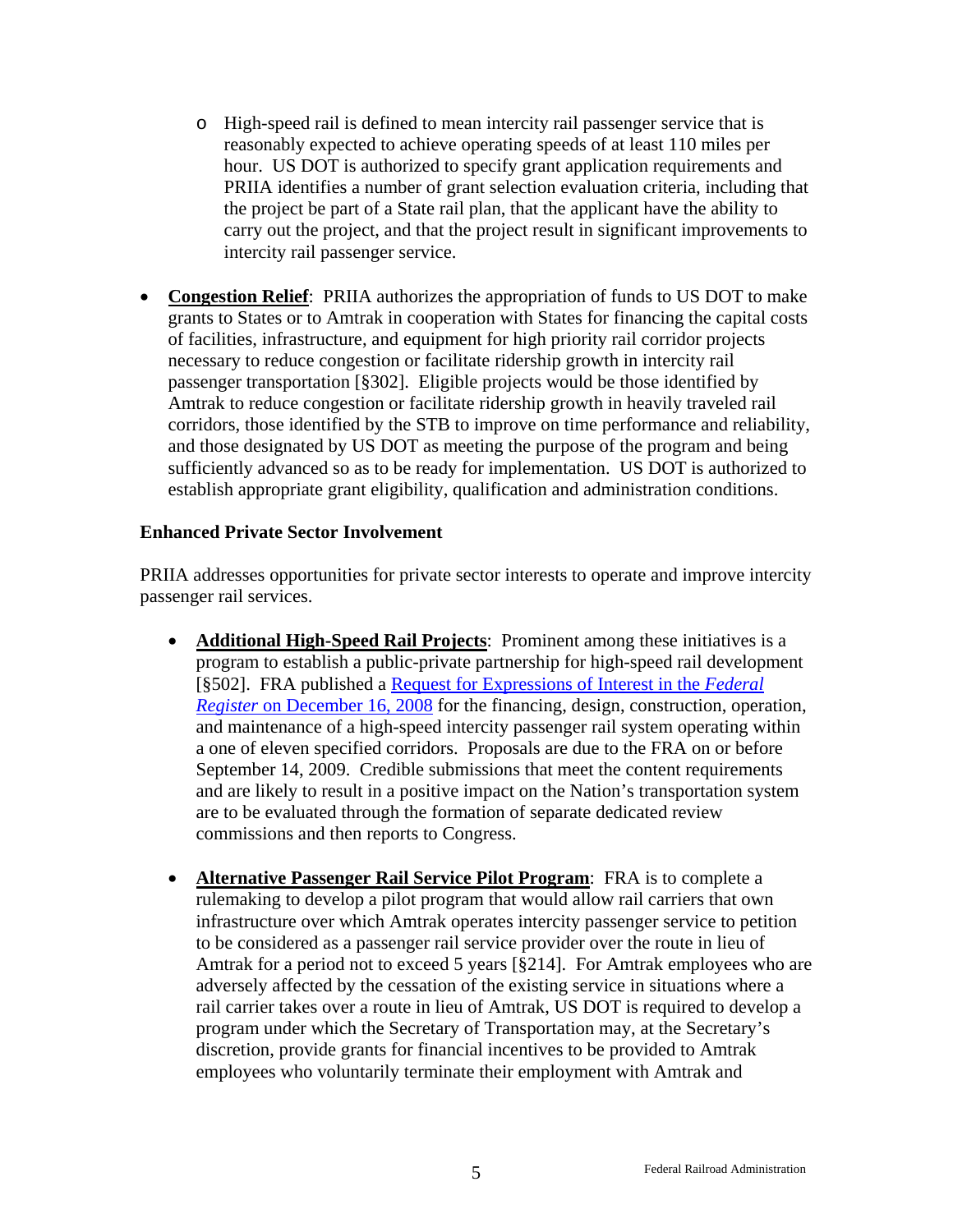relinquish any legal rights to receive termination-related payments under any previous contractual agreement with Amtrak [§215].

• **Special Passenger Trains**: Amtrak is encouraged to increase the operation of special trains funded by, or in partnership with private sector operators through the use of competitive contracting to minimize the need for Federal subsidies. [§216].

**Amtrak's Board of Directors**: PRIIA revises the composition of Amtrak's Board of Directors to establish a nine member board comprised of the Secretary of Transportation, the President of Amtrak and seven individuals appointed by the President of the United States by and with the advice and consent of the Senate with general business and financial experience, experience or qualifications in transportation, freight and passenger rail transportation, travel, hospitality, cruise line or passenger air transportation businesses, or representatives of employees or users of passenger rail transportation or a State government [§202].

### **Reports, Studies and Related Requirements**

PRIIA contains requirements for a number of studies, reports and related requirements to be carried out by a number of different entities.

#### **Amtrak studies or reports include**

- Amtrak is directed to study the Americans with Disabilities Act (ADA) accessibility needs at the stations it serves and to identify improvements required to bring those stations into compliance with ADA requirements, including a detailed plan, schedule and recommendations for funding the necessary improvements [§219].
- Amtrak is required to conduct studies of certain routes to determine whether to reinstate certain routes, expand service, or add stops [§224].
- Amtrak is required to develop a plan for restoring passenger rail service between New Orleans, LA and Sanford, FL, including a projected timeline, projected costs and any needed legislative changes required to do so [§226].
- Amtrak is required to report to the Congress on the total cost of incomplete infrastructure maintenance on the rail line between New Haven, CT and Springfield, MA [§403].
- Amtrak is required to develop a strategic plan to facilitate expanded passenger rail service across the international border between the United States and Canada during the 2010 Olympic games on the Amtrak Cascades route and to develop recommendations for the Department of Homeland Security to efficiently process rail passengers traveling on this route [§406].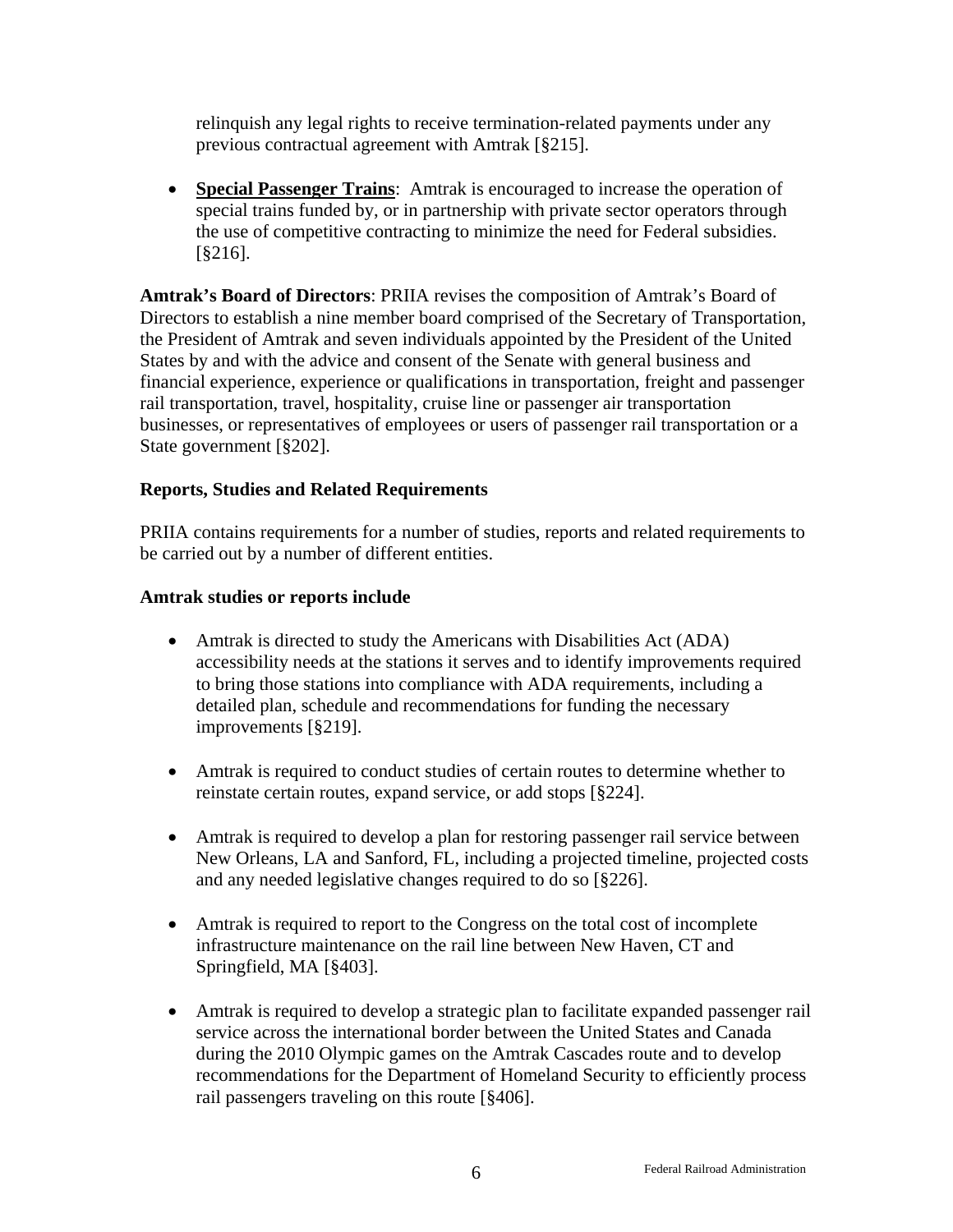• Amtrak is tasked with establishing a Next Generation Corridor Equipment Pool Committee to design, develop specifications for, and procure standardized nextgeneration rail passenger equipment [§305].

### **US DOT studies or reports include**

- The FRA is tasked with monitoring and conducting periodic reviews of Amtrak's compliance with applicable sections of the ADA and the Rehabilitation Act of 1974 to ensure that its services and facilities are accessible to individuals with disabilities to the extent required by law [§220].
- US DOT is required to conduct studies with respect to certain high-speed rail corridors and to establish a process for a State or group of States to petition the Secretary to re-designate or modify any previously designated high-speed rail corridors [§224].
- US DOT is to establish a rail cooperative research program to address intercity rail passenger and freight rail services, expansion of the transportation of international trade traffic by rail, improvements in the interconnectedness of commuter rail, passenger rail, freight rail and other rail networks, and consideration of regional concerns regarding rail passenger and freight transportation [§306]. US DOT is to create an advisory board to recommend research, technology, and technology transfer activities related to rail passenger and freight transportation and may work with the National Academy of Sciences to carry out economic, engineering, technological, and other research.
- US DOT is directed to study, in consultation with the Environmental Protection Agency and Department of Energy, the use of biofuel blends to power locomotives and also study use of biodegradable lubricants for locomotives and equipment [§404, 405].
- US DOT is to conduct a study in consultation with the Advisory Council on Historic Preservation, the National Conference of State Historic Preservation officers, the Department of the Interior, appropriate representatives of the railroad industry, and representative stakeholders on ways to streamline compliance with the requirements of section 303 of title 49 United States Code (dealing with uses of parks, wildlife refuges, historic sites, etc), and section 106 of the National Historic Preservation Act (16 U.S.C. 470f) for federally-funded railroad infrastructure repair and improvement projects [§407].

# **US DOT Office of Inspector General (OIG)**

• The US DOT-OIG is to review the financial accounting system designed and implemented by Amtrak and report its findings and conclusions to the Congress [§203].